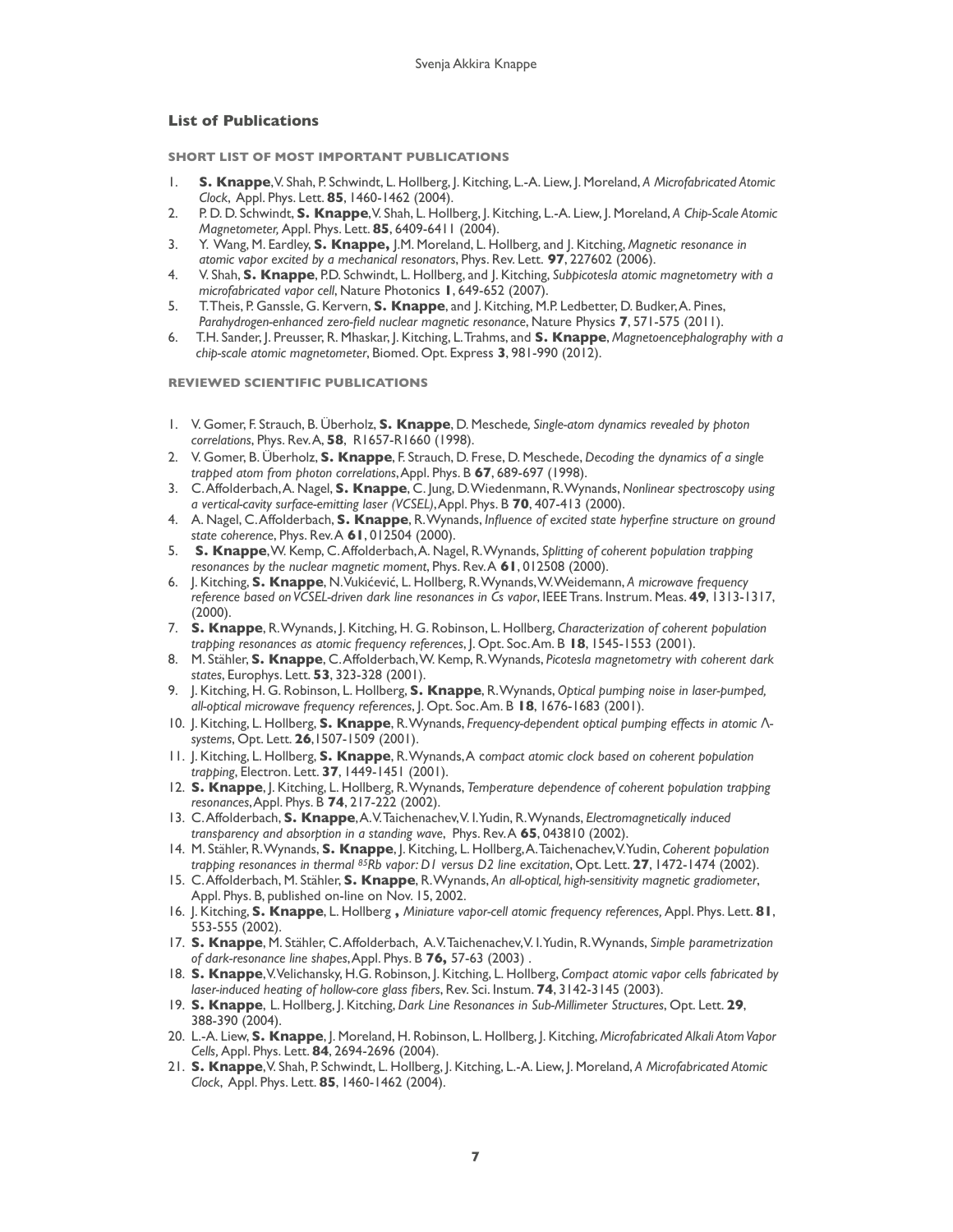- 22. P. D. D. Schwindt, **S. Knappe**, V. Shah, L. Hollberg, J. Kitching, L.-A. Liew, J. Moreland, *A Chip-Scale Atomic Magnetometer ,*Appl. Phys. Lett. **85**, 6409-6411 (2004).
- 23. **S. Knappe**, P. D. D. Schwindt, V. Shah, L. Hollberg, J. Kitching, L. Liew, J. Moreland, *A chip-scale atomic clock based on 87Rb with improved frequency stability,* Opt. Express **14**, 1249-1253 (2005).
- 24. **S. Knappe**, V. Gerginov, P. Schwindt, V. Shah, L. Hollberg and J. Kitching*, Atomic vapor cells for chip-scale atomic clocks with improved long-term frequency stability*, Opt. Lett. **30**, 2351-2354 (2005).
- 25. V. Gerginov, **S. Knappe**, P. Schwindt, V. Shah, L.W. Hollberg and J. Kitching, *Long-term frequency instability of CPT clocks with microfabricated vapor cells,* J. Opt. Soc. Am. B **23**, 593-597 (2006).
- 26. M. Rosenbluh, V. Shah, **S. Knappe**, and J. Kitching, *Differential Coherent Population Trapping Resonances Excited by Orthogonally Polarized Laser Fields,* Opt. Expr. **14**, 6588-6594 (2006).
- 27. V. Shah, **S. Knappe**, P. Schwindt, V. Gerginov, and J. Kitching, *Compact phase delay technique for increasing the amplitude of coherent population trapping resonances in open Lambda systems,* Opt. Lett. **31**, 2335-2337 (2006).
- 28. **S. Knappe**, P. Schwindt, V. Gerginov, V. Shah, H.G. Robinson, L. Hollberg, L. Liew and J. Moreland, *Microfabricated atomic clocks and magnetometers,* J. Opt. A, Special Issue: Optical MEMS, S318-S322 (2006).
- 29. V. Gerginov, V. Shah, **S. Knappe**, L.W. Hollberg and J. Kitching, Atom-based stabilization for laserpumped atomic clocks, Opt. Lett. 31, 1851-1853 (2006).
- 30. Y. Wang, M. Eardley, **S. Knapp**e, J.M. Moreland, L. Hollberg, and J. Kitching, *Magnetic resonance in atomic vapor excited by a mechanical resonators*, Phys. Rev. Lett. **97**, 227602 (2006).
- 31. V. Shah, V. Gerginov, P.D. Schwindt, **S. Knappe**, L. Hollberg, and J. Kitching, *Continuous Light Shift Correction in Modulated CPT Clocks*, Appl. Phys. Lett. **89**, 151124 (2006).
- 32. P.D. Schwindt, B. Lindseth, **S. Knappe**, V. Shah, J. Kitching, and L. Liew, *A chip-scale atomic magnetometer with improved sensitivity using the Mx technique*, Appl. Phys. Lett. **90**, 081102 (2007).
- 33. **S. Knappe**, H.G. Robinson, L. Hollberg, *Microfabricated Saturated Absorption Spectroscopy*, Opt. Expr. **15**, 6293-9 (2007).
- 34. V. Shah, **S. Knappe**, L. Hollberg, J. Kitching, *High contrast coherent population trapping resonances using four-wave mixing in 87Rb*, Opt. Lett., **32**, 1244-6 (2007).
- 35. V. Gerginov, V. Shah, **S. Knappe**, L. Hollberg, J. Kitching, *Laser noise cancellation in single-cell CPT clocks*, IEEE Trans. Instrum. Meas., **57**, 1357-1361 (2007).
- 36. V. Shah, **S. Knappe**, P.D. Schwindt, L. Hollberg, and J. Kitching, *Subpicotesla atomic magnetometry with a microfabricated vapor cell*, Nature Photonics **1**, 649-652 (2007).
- 37. M.P. Ledbetter, I.M. Savukov, D. Budker, V. Shah, **S. Knappe**, J. Kitching, D. Michalak, S. Xu, and A. Pines, *Zero-field remote detection of NMR with a microfabricated atomic magnetometer*, Proc. Natl. Acad. Sci. U.S.A., **105**, 2286-2290 (2008).
- 38. E.J. Eklund, A.M. Shkel, **S. Knappe**, E.A. Donley, and J. Kitching, *Glass-blown spherical microcells for chipscale atomic devices*, Sensors and Actuators A: Physical, **143**, 175-180 (2008).
- 39. Y.W. Yi, H.G. Robinson, **S. Knappe**, J. Maclennan, C.D. Jones, C. Zhu, N.A. Clark, and J. Kitching, *Method for characterizing self-assembled monolayers as antirelaxation wall coatings for alkali vapor cells*, J. Appl. Phys. **104,** 023534 (2008).
- 40. K. Watabe, T. Ikegami, A. Takamizawa, S. Yanagimachi, S. Ohshima and **S. Knappe**, *High-contrast Dark Resonance in Bichromatic Linearly Polarized Optical Field on Cs D1 Line*, Appl. Opt. **48**, 1098-1103 (2009).
- 41. W.C. Griffith, R. Jimenez, **S. Knappe**, and J. Kitching, V. Shah, *Miniature atomic magnetometer integrated with flux concentrators*, Appl. Phys. Lett. **94**, 023502 (2009).
- 42. D.M. Rampulla, N. Oncel, E. Abelev, Y. Yi, **S. Knappe**, and S. Bernasek, *Effects of Organic Film Morphology on the Formation of Rb Clusters on Surface Coatings used in Alkali Metal Atom Magnetometer Cells*, Appl. Phys. Lett **94**, 041116 (2009).
- 43. M.P. Ledbetter, C.W. Crawford, A. Pines, D.E. Wemmer, **S. Knappe**. J. Kitching, and D. Budker, *Optical detection of scalar coupling at zero magnetic field*, J. Mag. Res. **199**, 25-9 (2009).
- 44. M.A. Perez, U. Nguyen, **S. Knappe,** E.A. Donley, J. Kitching, and A.M. Shkel, *Rubidium Vapor Cell with Integrated Bragg Reflectors for Compact Atomic MEMS*, Sens. and Act., 154, 295-303 (2009).
- 45. R. Jimenez, W.C. Griffith, Y. Wang, **S. Knappe**, J. Kitching, K. Smith, and M. Prouty, *Sensitivity Comparison of Mx and Frequency Modulated Bell-Bloom Cs Magnetometers in a Micro-Fabricated Cell*, IEEE Trans. Instrum. Meas. **59**, 372 (2010).
- 46. R. Jimenez, W.C. Griffith,, **S. Knappe**, J. Kitching, *Conversion of laser frequency noise to optical rotation noise in a Cs vapor cell,* Opt. Lett. 34, 2519 (2009).
- 47. **S. Knappe**, H. Robinson, *Double-resonance lineshape in a cell with wall coating and buffer gas*, New Journal of Physics **12**, 065021 (2010).
- 48. **S. Knappe**, T.H. Sander, O. Kosch, F. Wiekhorst, J. Kitching and L. Trahms, *Cross-validation of microfabricated atomic magnetometers with superconducting quantum interference devices for biomagnetic applications*, Appl. Phys. Lett. **97**, 133703-3 (2010).
- 49. W.C. Griffith, **S. Knappe**, and J. Kitching, *Femtotesla atomic magnetometry in a microfabricated vapor cell*, Opt. Exp. **18**, 27167-27172 (2010).
- 50. C. Lee, G.Z. Iwata, E. Corsini, J.M. Higbie, **S. Knappe**, M.P. Ledbetter, and D. Budker, *Small-sized Dichroic Atomic Vapor Laser Lock (DAVLL)*, Rev. Sci. Instrum. **82**, 043107 (2011).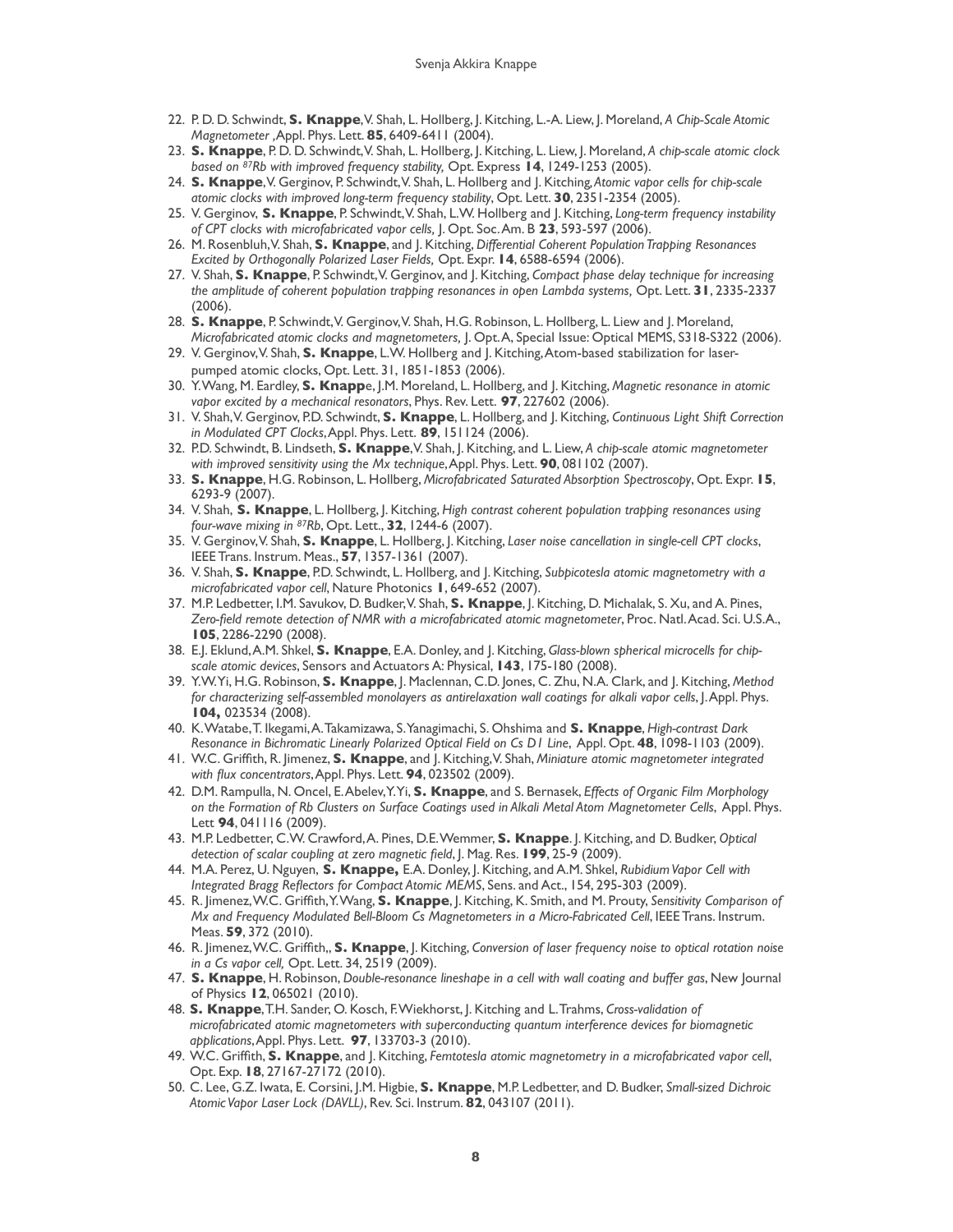#### Svenja Akkira Knappe

- 51. T. Theis, P. Ganssle, G. Kervern, **S. Knappe**, and J. Kitching, M.P. Ledbetter, D. Budker, A. Pines, *Parahydrogen-enhanced zero-field nuclear magnetic resonance*, Nature Physics **7**, 571-575 (2011).
- 52. J. Kitching, **S. Knappe**, and E. Donley, Atomic Sensors A review, J. IEEE Sensors **11**, 1749-1758 (2011).
- 53. D. Maser, S. Pandey, H. Ring, M. P. Ledbetter, **S. Knappe**, J. Kitching, and D. Budker, *Detection of a single*
- *cobalt microparticle with a microfabricated atomic magnetometer*, Rev. Sci. Instrum. **82**, 086112 (2011). 54. T.H. Sander, J. Preusser, R. Mhaskar, J. Kitching, L. Trahms, and **S. Knappe**, *Magnetoencephalography with a*
- *chip-scale atomic magnetometer*, Biomed. Opt. Express **3**, 981-990 (2012).
- 55. R. Jimenez, **S. Knappe**, J. Kitching, and M. Prouty, *High-bandwidth optical magnetometer*, J. Opt. Soc. Am B **29**, 3398-3403 (2012).
- 56. L. Weller, K. Kleinbach, M. Zentile, **S. Knappe**, I. Hughes, and C. Adams, *An optical isolator using an atomic vapor in the hyperfine Paschen-Back regime*, Opt. Lett. **37**, 3405-3407 (2012).
- 57. L. Weller, K. Kleinbach, M. Zentile, **S. Knappe**, I. Hughes, and C. Adams, *Absolute absorption and dispersion of a rubidium vapour in the hyperfine Paschen-Back regime*, J. Phys. B **45**, 215005 (2012).
- 58. R. Mhaskar, **S. Knappe**, and J. Kitching, *A low-power high-sensitivity micromachined optical magnetometer*, Appl. Phys. Lett. **101**, 241105 (2012).
- 59. M. Zentile, R. Andrews, L. Weller, **S. Knappe**, C. Adams and I. Hughes, *The hyperfine Paschen-Back Faraday effect*, J. Phys. B. **47**, 075005 (2014)..
- 60. R. Jiménez-Martínez, D.. Kennedy, M. Rosenbluh, E. Donley, **S. Knappe**, S. Seltzer, H. Ring, V. Bajaj, and J. Kitching, *Optical hyperpolarization and NMR detection of 129Xe on a microfluidic chip*, Nature Communications 5, 3908 (2014). doi:10.1038/ncomms4908
- 61. R. Jimemez, **S. Knappe**, and J. Kitching, *An optically modulated zero-field atomic magnetometer with suppressed spin-exchange broadening*, Rev. Sci Instrumen. 85, 045124 (2014).
- 62. P.J. Ganssle, H.D. Shin, S.J. Seltzer, V.S. Bajaj, M.P. Ledbetter, D. Budker, **S. Knappe**, J. Kitching, and A. Pines, *Ultra-Low-Field NMR Relaxation and Diffusion Measurements Using an Optical Magnetometer."* Angewandte Chemie International Edition (cover article), July 31, 2014. doi:10.1002/anie.201403416.
- 63. O. Alem, A. Benison, D. Barth, J. Kitching, and **S. Knappe**, *Magnetoencephalography of epilepsy with a microfabricated atomic magnetrode*, J. Neuroscience **34**, 14324-27 (2014).
- 64. O. Alem, T.H. Sander, R. Mhaskar, J. LeBlanc, H. Eswaran, U. Steinhoff, Y. Okada, J. Kitching, L. Trahms, and **S. Knappe**, *Fetal magnetocardiography measurements with an array of microfabricated optically*-*pumped magnetometers,* Phys. Med. Biol. 69, 4797-4811 (2015).
- 65. A. Dellis, V. Shah, E. Donley, **S. Knappe**, J. Kitching, *Low helium permeation cells for atomic microsystems technology*, Opt. Lett. 41, 2775-8 (2016).
- 66. D. Kennedy, S. Seltzer, R. Jimenez-Martinez, B. Patton, H. Ring, N. Malecek, **S. Knappe**, E. Donley, J. Kitching, V. Bajaj, and A. Pines, *An optimized microfabricated platform for the optical generation and detection of hyperpolarized129Xe*, Scientific Reports 7, 43994 (2017).
- 67. E. Boto, S. Meyer, V. Shah, O. Alem, **S. Knappe**, P. Kruger, M. Fromhold, M. Lim, P. Glover, P. Morris, R. Bowtell, G. Barnes, M. Brookes, A New Generation of Magnetoencephalography: Room Temperature Measurements using Optically-Pumped Magnetometers, NeuroImage,149, 404 (2017).
- 68. D. Sheng, A. Perry, S. Krzyzewski, S. Geller, J. Kitching, **S.Knappe**, *A microfabricated optically-pumped magnetic gradiometer*, Appl. Phys. Lett. 110, 031106 (2017)
- 69. O. Alem, R. Mhaskar, R. Jimenez-Martinez, D. Sheng, J. LeBlanc, L. Trahms, T. Sander, J. Kitching, **S. Knappe**, *Magnetic field imaging with microfabricated optically-pumped magnetometers*, Optics Express 25, 282368 (2017).
- 70. V. Gerginov, S. Krzyzewski, **S. Knappe**, *A Pulsed operation of a miniature scalar optically pumped magnetometer,* Journal of the Optical Society of America B 34, 1429-1434 (2017)

## **OTHER SCIENTIFIC PUBLICATIONS**

- 1. J. Kitching, N. Vukicevic, L. Hollberg, **S. Knappe**, C. Affolderbach, R. Wynands, and W. Weidemann, *Microwave Frequency Reference Based on VCSEL-Driven Dark Line Resonances in Cs Vapor*, Proc. 2000 IEEE International Frequency Control Symposium (FCS).
- 2. J. Kitching, H.G. Robinson, L. Hollberg, **S. Knappe**, and R. Wynands*, [Compact Microwave Frequency](http://www.boulder.nist.gov/timefreq/general/pdf/1580.pdf)  [Reference Based on Coherent Population Trapping](http://www.boulder.nist.gov/timefreq/general/pdf/1580.pdf)*, Proc. 2001 Frequency Standards Metrology Symposium.
- 3. J. Kitching, **S. Knappe**, and L. Hollberg, *[Performance of Small Scale-Frequency References](http://www.boulder.nist.gov/timefreq/general/pdf/1803.pdf)*, Proc. 2002 IEEE International Frequency Control Symposium (FCS).
- 4. **S. Knappe**, V. Velichansky, H.G. Robinson, L. Liew, J. Moreland, J. Kitching, and L. Hollberg, *[Atomic Vapor](http://www.boulder.nist.gov/timefreq/general/pdf/1892.pdf)  [Cells for Miniature Frequency References](http://www.boulder.nist.gov/timefreq/general/pdf/1892.pdf)*, Proc. 2003 Joint Mtg. IEEE International Frequency Control Symposium (FCS) and European Frequency and Time Forum (EFTF).
- 5. J. Kitching, **S. Knappe**, L. Liew, J. Moreland, S. Kargopoltsev, V. Velichansky, H.G. Robinson, and L. Hollberg, *Ultra-small atomic clocks based on coherent population trapping and micromachined vapor cells*, Proc. 2003 International Conference on Laser Spectroscopy (ICOLS).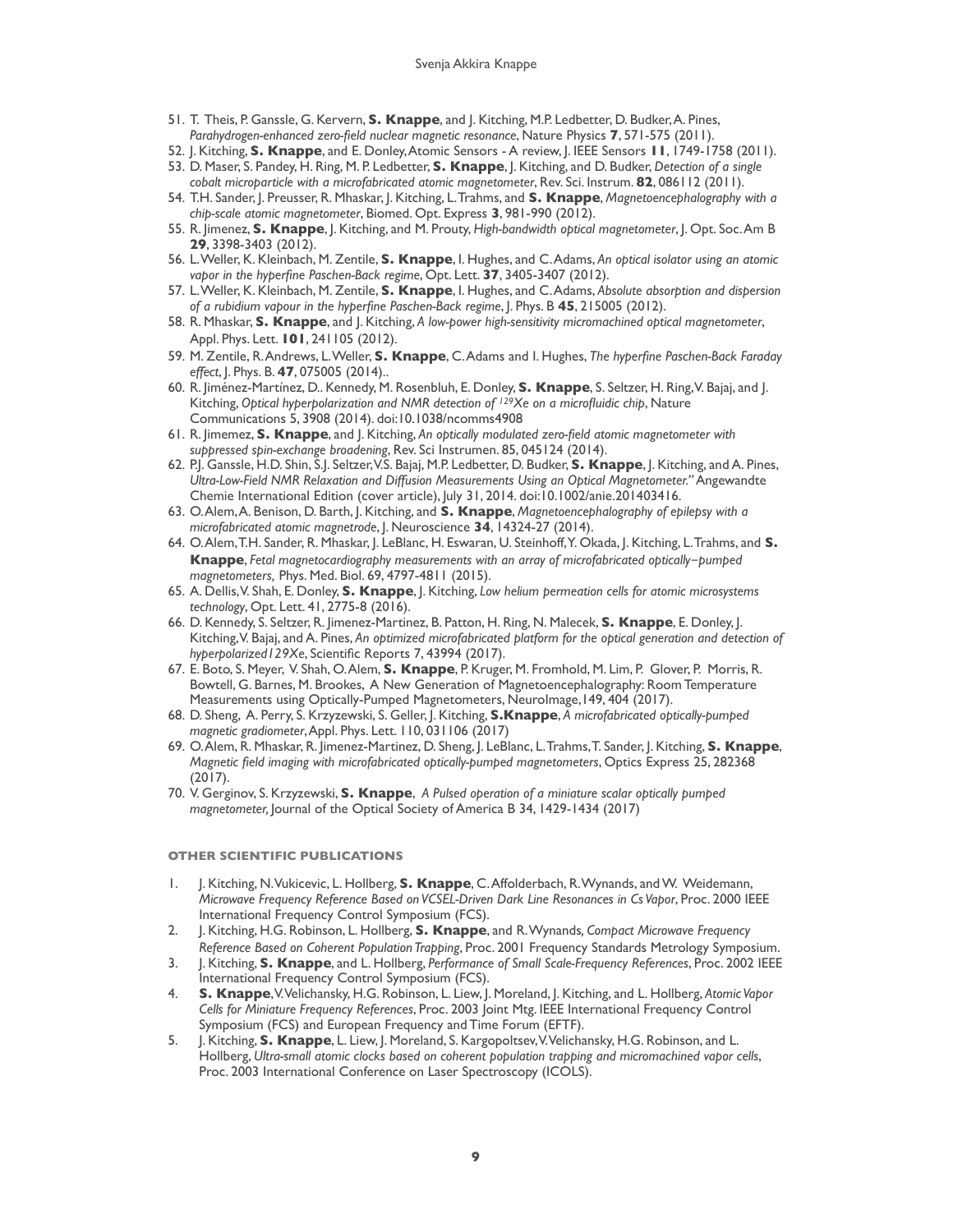- 6. L. Liew, **S. Knappe**, J.M. Moreland, H.G. Robinson, L. Hollberg, and J. Kitching*, [Micromachined Alkali](http://www.boulder.nist.gov/timefreq/general/pdf/1915.pdf)  [Atom Vapor Cells For Chip-Scale Atomic Clocks](http://www.boulder.nist.gov/timefreq/general/pdf/1915.pdf)*, Proc. 2004 International Conference Microelectromechanical Systems (MEMS)
- 7. J. Kitching, **S. Knappe**, L. Liew, J. Moreland, H.G. Robinson, P. Schwindt, V. Shah and L. Hollberg, *Microfabricated Atomic Frequency References*, Proc. 2004 European Frequency and Time Forum (EFTF).
- 8. **S. Knappe**, P. Schwindt, V. Shah, L. Hollberg, J. Kitching, L. Liew, and J. Moreland, *Microfabricated Atomic Frequency References*, Proc. 2004 IEEE UFFC Joint 50th Anniv. Conf.
- 9. J. Kitching, **S. Knappe**, L.-A. Liew, P. Schwindt, V. Shah, J. Moreland, and L. Hollberg, *Power dissipation in a vertically-integrated chip-scale atomic clock*, Proc. 2004 IEEE UFFC Joint 50th Anniv. Conf.
- 10. **S. Knappe**, P. D. D. Schwindt, V. Gerginov, V. Shah, L. Hollberg, J. Kitching, L. Liew, J. Moreland, *Microfabricated atomic clocks at NIST,* Proc. 2004 Precision Time and Time Interval (PTTI) Mtg.
- 11. J. Kitching, **S. Knappe**, L. Liew, P. Schwindt, V. Shah, J.M. Moreland, L. Hollberg, *Microfabricated Atomic Clock,* Proc. 2005 IEEE International Conference Microelectromechanical Systems (MEMS).
- 12. J. Kitching, **S. Knappe**, L. Liew, J. Moreland, P. Schwindt, V. Shah, V. Gerginov, L. Hollberg, *Microfabricated Atomic Clocks*, Metrologia, vol. 42 (3), June 2005
- 13. J. Kitching, S. Knappe, L. Liew, J. Moreland, H.G. Robinson, P. Schwindt, V. Shah, V. Gerginov, and L. Hollberg, *Chip-Scale Atomic Frequency References: Fabrication and Performance,* Proc. 2005 European Frequency and Time Forum (EFTF).
- 14. **S. Knappe**, P. Schwindt, V. Gerginov, V. Shah, H.G. Robinson, L. Hollberg, and J. Kitching, *Microfabricated Atomic Clocks and Magnetometers*, Proc. 2005 International Conference on Laser Spectroscopy (ICOLS).
- 15. J. Kitching, **S. Knappe**, L. Liew, J. Moreland, H.G. Robinson, P. Schwindt, V. Shah, V. Gerginov, and L. Hollberg, *Chip-Scale Atomic Clocks at NIST*, Proc. 2005 National Conference of Standards Laboratories International (NCSLI).
- 16. V. Gerginov, **S. Knappe**, P. Schwindt, V. Shah, L. Liew, J.M. Moreland, H.G. Robinson, L. Hollberg, J. Kitching, A. Brannon, J. Breitbarth, and Z. Popovic, *Component-Level Demonstration of a Microfabricated Atomic Frequency Reference,* Proc. 2005 Joint Mtg. IEEE International Frequency Control Symposium (FCS) and Precision Time and Time Interval (PTTI) Mtg.
- 17. J. Kitching, **S. Knappe**, L. Liew, P. Schwindt, V. Gerginov, V. Shah, J. Moreland, A. Brannon, J. Breitbarth, Z. Popovic, and L. Hollberg, *Chip-Scale Atomic Frequency References,* Proc. 2005 Institute Of Navigation Global Navigation Satellite Syaytems (ION GNSS) Mtg.
- 18. J. Moreland, J. Kitching, P. D. D. Schwindt, **S. Knappe**, L. Liew, V. Shah, V. Gerginov, Y.-J. Wang, and L. Hollberg, *Chip-Scale Atomic Magnetometers*, Meeting of the Military Sensing Symposia (MSS) Specialty Group on Battlefield Acoustic and Seismic Sensing, Magnetic and Electric Field Sensors (BAMS), Laurel, MD, 2005.
- 19. **S. Knappe**, P. Schwindt, L. Hollberg, J. Kitching, V. Shah and V. Gerginov, Performance of Chip-Scale Atomic Clocks, Proc. 2005 Quantum Electronics and Laser Science Conference (QELS), 479-481.
- 20. P. Schwindt, **S. Knappe**, V. Shah, L. Hollberg, J. Kitching, L. Liew, and J. Moreland, *Microfabricated Atomic Magnetometers*, Proc. 2005 IEEE Sensors Conference, 73-76.
- 21. J. Kitching, **S. Knappe**, P. Schwindt, Y. Wang, H.G. Robinson, L. Hollberg, L. Liew, J.M. Moreland, A. Brannon, J. Breitbath, B. Lindseth, Z. Popovic, V. Shah, V. Gerginov, and M. Eardley, *Chip-Scale Atomic Devices*, 2006 Solid State Sensors, Actuators, and Microsystems Workshop.
- 22. V. Gerginov, V. Shah, **S. Knappe**, L. Hollberg, and J. Kitching, *Atom-based stabilization for laser-pumped atomic clocks*, Proc. 2006 European Frequency and Time Forum (EFTF).
- 23. V. Shah, P.D. Schwindt, V. Gerginov, **S. Knappe**, L. Hollberg, and J. Kitching, *Active light-shift stabilization in modulated CPT clocks*, Proc. 2006 International Frequency Control Symposium (FCS).
- 24. A. Brannon, J. Breitbarth, Z. Popovic, V. Gerginov, V. Shah, **S. Knappe**, L. Hollberg, and J. Kitching, *A Local Oscillator for Chip-Scale Atomic Clocks at NIST*, Proc. 2006 International Frequency Control Symposium (FCS).
- 25. **S. Knappe**, P.D. Schwindt, V. Gerginov, V. Shah, A. Brannon, B. Lindseth, L. Liew, H.G. Robinson, J.M. Moreland, Z. Popovic, L. Hollberg and J. Kitching, *Chip scale atomic devices at NIST*, Proc. 2006 International School of Quantum Electronics (ISQE).
- 26. V. Gerginov, **S. Knappe**, V. Shah, J. Kitching, and L. Hollberg, *Laser noise cancellation in single-cell CPT clocks*, Proc. 2006 International School of Quantum Electronics (ISQE).
- 27. A. Brannon, V. Gerginov, **S. Knappe**, J. Kitching, Z. Popovic, *System-Level Integration of a Chip-Scale Atomic Clock: Microwave Oscillator and Physics Package*, Proc. 2006 IEEE Multiconference on Electronics and Photonics.
- 28. **S. Knappe**, V. Gerginov, V. Shah, A. Brannon, H.G. Robinson, L. Hollberg, and J. Kitching, Long-term Stability of Chip-Scale Atomic Clock Physics Packages, SPIE Proc. 2007 Optics and Photonics (Photonics West).
- 29. **S. Knappe**, V. Shah, V. Gerginov, A. Brannon, L. Hollberg and J. Kitching, *Long-term Stability of NIST Chip-Scale Atomic Clock Physics Package*, Proc. 2006 Precise Time and Time Interval Meeting (PTTI).
- 30. A. Brannon, V. Gerginov, V. Shah, **S. Knappe**, Z. Popovic, L. Hollberg and J. Kitching, *Self-Injection Locking of a Low-Power Microwave Oscillator by Using 4-Wave Mixing in an Atomic Vapor*, Proc. 2007 International Frequency Control Symposium (FCS) and European Frequency and Tine Forum (EFTF), 275-278.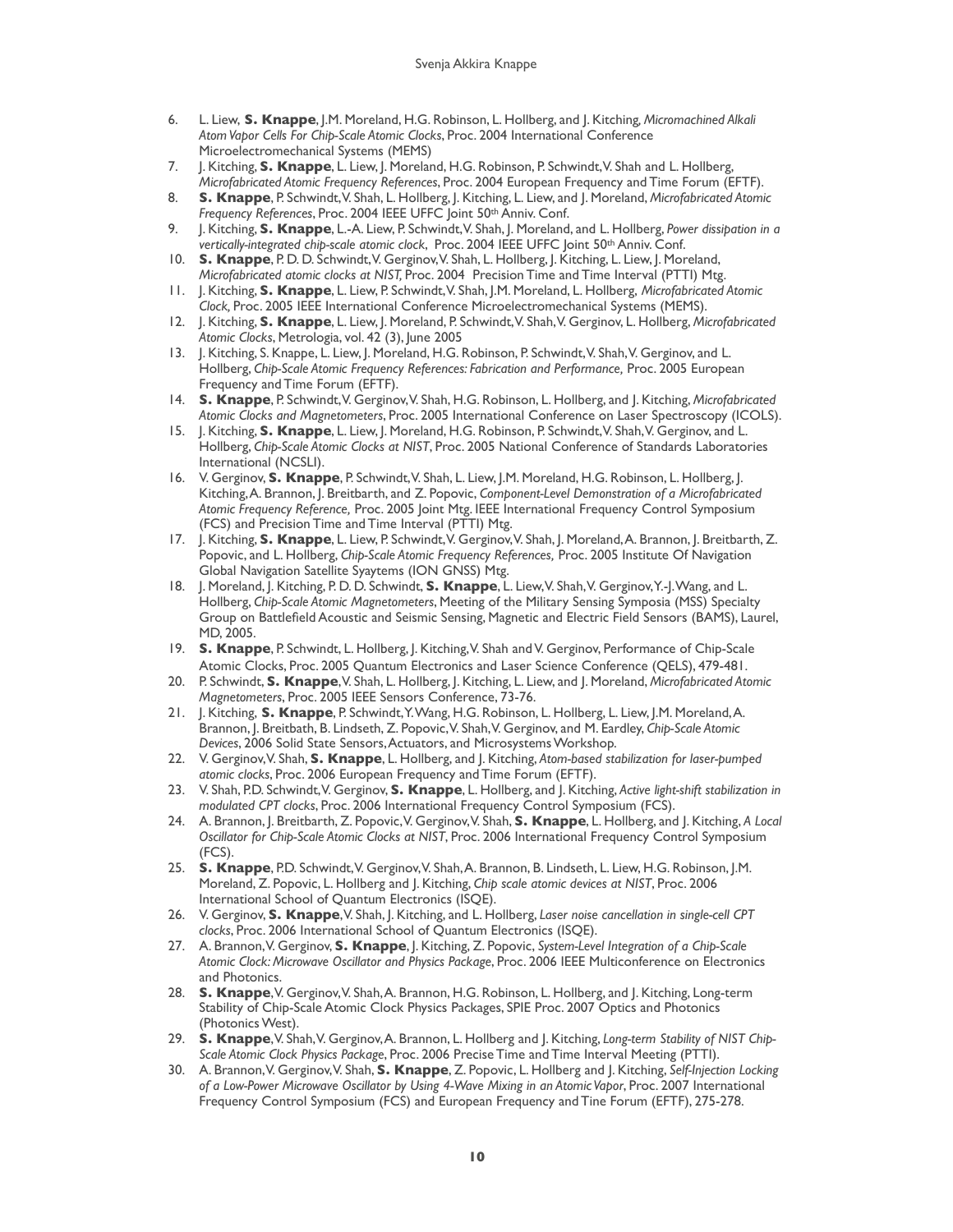- 31. V. Shah, **S. Knappe**, L. Hollberg, J. Kitching, *Generation of coherent population trapping resonances with nearly 100 % transmission contrast*, Proc. 2007 International Frequency Control Symposium (FCS) and European Frequency and Tine Forum (EFTF), 1339-1341.
- 32. **S. Knappe**, V. Shah, A. Brannon, V. Gerginov, H.G. Robinson, Z. Popovic, L. Hollberg and J. Kitching, *Advances in Chip-Scale Atomic Frequency References at NIST*, Proc. 2007 SPIE Conf., 6673.
- 33. E. J. Eklund, A. M. Shkel, **S. Knappe**, E. Donley, J. Kitching, *Spherical Rubidium Vapor Cells Fabricated by Micro Glass Blowing*, Proc. IEEE MEMS 2007, pp. 171-174, Kobe, Japan, January 21-25, 2007.
- 34. M.P. Ledbetter, I.M. Savukov, D. Budker, V. Shah, **S. Knappe**, J. Kitching, S. Xu, D. Michalak, and A. Pines, *Optical Microchip Detection of Nuclear Magnetic Resonance*, Proc. 2008 Conf. Lasers and Electro-Optics.
- 35. K. Watabe, T. Ikegami, A. Takamizawa, S. Yanagimachi, S. Ohshima, **S. Knappe**, *Dark Resonance in Bichromatic Linearly Polarized Optical Field on Cs D1 Line*, Proc. 2008 Intl. Freq. Cont. Symp., 107-9
- 36. J. Kitching, **S. Knappe**, V. Shah, P.D. Schwindt, W.C. Griffith, R. Jimenez, J. Preusser, L.A. Liew, and J.M. Moreland, *Microfabricated Atomic Magnetometers and Applications*, Proc. 2007 IEEE Intl. Freq. Cont. Symp., 789-794.
- 37. W.C. Griffith, R. Jimenez, V. Shah, **S. Knappe**, and J. Kitching, *Improved Sensitivity of a Miniature Atomic Magnetometer by use of Magnetic Flux Concentrators*, Proc. 2008 Europ. Magnetic Sensors and Actuators Conference (EMSA).
- 38. J. Preusser, V. Gerginov, **S. Knappe**, and J. Kitching, *A microfabricated photonic magnetometer*, Proc. 2008 IEEE Sensors.
- 39. M.A. Perez, U. Nguyen, **S. Knappe**, E. Donley, J. Kitching, A.M. Shkel, *Rubidium Vapor Cell with Integrated Nonmetallic Multilayer Reflectors*, Proc. IEEE MEMS 2008, pp. 790-793, Tucson, AZ, USA, January 13-17, 2008.
- 40. J. Kitching, **S. Knappe**, E.A. Donley, Y.J. Wang, E. Hodby, W.C. Griffith, A. Geraci, J. Preusser, T.C. Liebisch, H.G. Robinson, L. Hollberg, P.D. Schwindt, V. Gerginov, B. Lindseth, M. Eardley, R. Jimenez, and V. Shah, Chip-scale atomic devices: precision atomic instruments based on MEMS, Proc. 2008 7th Symposium on Frequency Standards and Metrology.
- 41. J. Preusser, **S. Knappe**, J. Kitching, V. Gerginov, A microfabricated photonic magnetometer, Proc. 2009 European Frequency and Time Forum jointly with International Frequency Control Symposium, Besancon, France, April 20-23, 2009, pp. 1180-1182.
- 42. J. Preusser, **S. Knappe**, J. Kitching, and V. Gerginov, A microfabricated photonic magnetometer, Proc. 2009 Joint Mtg. IEEE Intl. Freq. Cont. Symp. and EFTF Conf., pp. 1180-1182, 2009
- 43. J. Kitching, **S. Knappe**, W.C. Griffith, J. Preusser, V. Gerginov, P.D. Schwindt, V. Shah, R. Jimenez, Uncooled, Millimeter-Scale Atomic Magnetometers with Femtotesla Sensitivity, Proc. 2009 IEEE Sensors Conf., pp. 1844-1847.
- 44. R. Mhaskar, **S. Knappe**, and J. Kitching, Low-Frequency Characterization of MEMS-based Portable Atomic Magnetometer, Proc. 2010 IEEE Intl. Freq. Cont. Symp., pp. 376-379.
- 45. H. Korth, K. Strohbehn, F. Tejada, A. Andreou, S. McVeigh, J. Kitching, and **S. Knappe**, Chip-Scale Absolut Scalar Magnetometer for Space Applictions, APL Technical Digest 28, 281 (2010).
- 46. **S. Knappe**, J. Preusser, L. Trahms, and T.H. Sander, Herzschläge durch Laserspektroskopie detektiert: Optische Minimagnetometer, Physik in unserer Zeit 1, p. 7 (2011).
- 47. **S. Knappe**, R. Mhaskar, J. Preusser, J. Kitching, L. Trahms, and T. Sander, Chip-scale room-temperature atomic magnetometers for biomedical measurements, Proc. IFMBE 37, 1330-1333 (2011).
- 48. A.M. Benison, O. Alem, **S. Knappe**, J. Kitching, D.S. Barth, A micro-fabricated atomic magnetometer for magnetoencephalography of epilepsy. Program No. 314, Washington, DC: Society for Neuroscience  $(2014).$
- 49. **S. Knappe**, D. Sheng, O. Alem, and J. Kitching, Microfabricatd *Optically-Pumped Magnetometers for Biomedical Applications*, Proceedings of the Frequency Standards and Metrology Seminar (2015)*.*
- 50. J. Kitching, E. Donley, **S. Knappe**, M. Hummon, A. Dellis, J. Sherman, K. Srinivasan, V. Aksyuk, Q. Di, D. Westly, B. Roxworthy, A. Lal, *NIST on a Chip: Realizing SI Units with microfabricated alkali vapor cells*, Proceedings of the Frequency Standards and Metrology Seminar (2015)*.*
- 51. H. Korth, K. Strohbehn, F. Tejada, A. Andreou, J. Kitcning, **S. Knappe**, J. Lehtonen, S. London, and M. Kafel, Miniature absolute scalar magnetometer based on rubidium isotope 87Rb, Proceedings of the Measurement Techniques for Solar and Space Physics Conference (2015)*.*
- 52. S. Krzyzewski, S. Geller, A. Perry, D. Sheng, J. Kitching, **S. Knappe**, Chip-Scale Atomic Magnetometer Characterization, Proc. of the 21016 International Frequency Control Symposium.
- 53. A. Perry, D. Sheng, **S. Knappe**, [Microfabricated Optically-Pumped Magnetometer Arrays for](javascript:loadDetail()  [Biomedical Imaging](javascript:loadDetail(), Proc. of the SPIE, Photonics West Conference, 2017.

## **BOOK CHAPTERS**

**S. Knappe**, *Emerging Topics: MEMS atomic clocks*, in Y. Gianchandani, O. Tabata, and H. Zappe, (eds.) *Comprehensive Microsystems*, 2007, Elsevier, Netherlands.